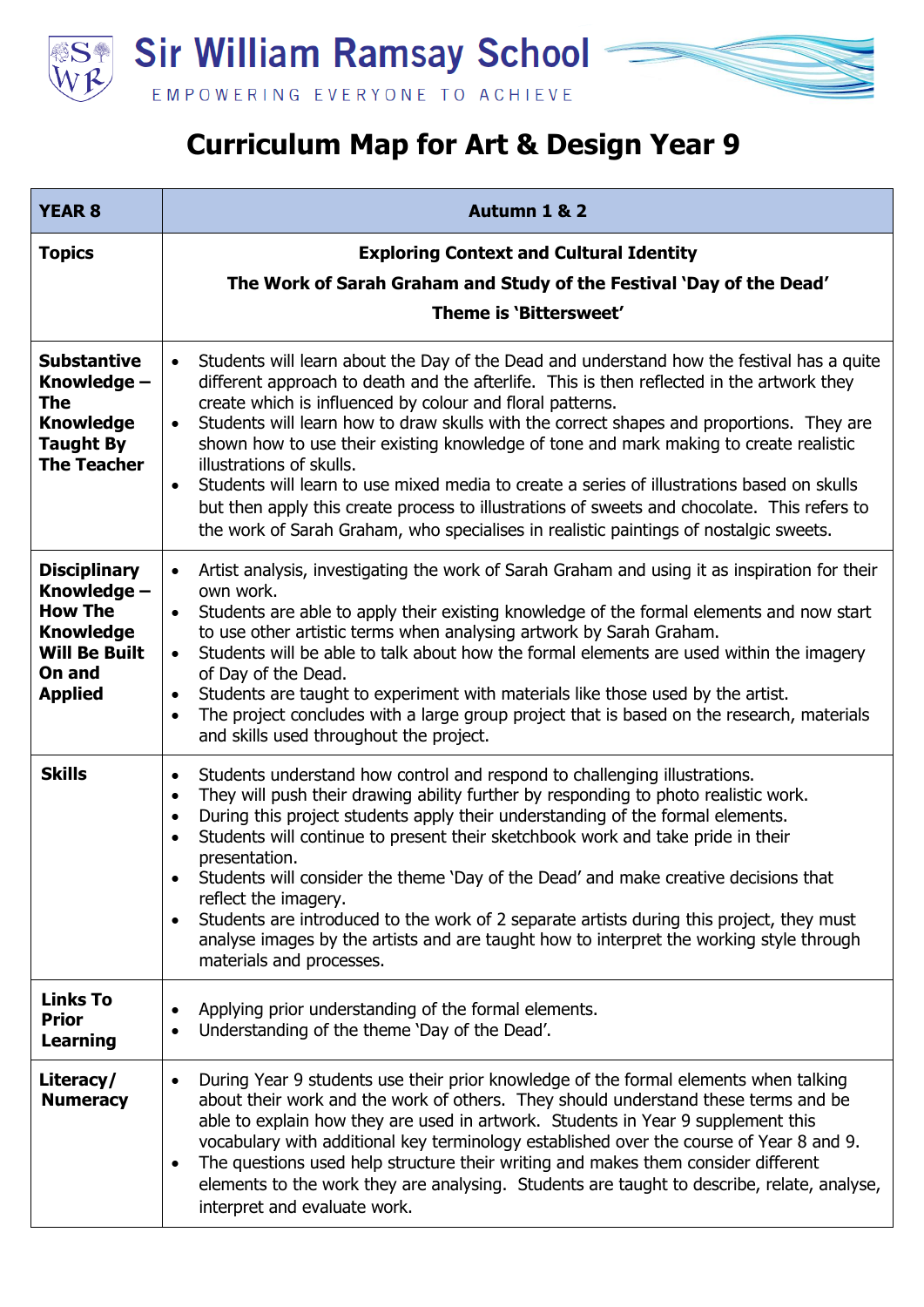|                                   | Once students establish how they communicate, they are encouraged to provide more<br>$\bullet$<br>informed responses. In Year 9, they should be referring to the formal elements frequently<br>in their writing.<br>Measurements and quantity of materials are referred to during the project. During the<br>Bittersweet theme, students must understand different forms of measurements and<br>quantities. Students must be aware of how to build compositions and use the available<br>space. Students must consider the number of materials that are used, following the<br>instructions from their teacher. This is especially relevant when creating outcomes to a<br>large scale as part of their group work.<br>Students will read information sheets about their artists and use the information to<br>structure their analysis. |
|-----------------------------------|------------------------------------------------------------------------------------------------------------------------------------------------------------------------------------------------------------------------------------------------------------------------------------------------------------------------------------------------------------------------------------------------------------------------------------------------------------------------------------------------------------------------------------------------------------------------------------------------------------------------------------------------------------------------------------------------------------------------------------------------------------------------------------------------------------------------------------------|
| <b>Cross</b><br><b>Curricular</b> | Day of the Dead- links with Spanish and Philosophy and Ethics.<br>Sweets - Diet and healthy lifestyle.<br>During Year 9 there is an emphasis on context and cultural identity.                                                                                                                                                                                                                                                                                                                                                                                                                                                                                                                                                                                                                                                           |
| <b>Assessment</b>                 | Homework tasks are assessed.<br>$\bullet$<br>Assessment of sketchbook tasks.<br>This concludes with a large class piece that will be displayed around school.                                                                                                                                                                                                                                                                                                                                                                                                                                                                                                                                                                                                                                                                            |

| <b>YEAR 8</b>                                                                                                                | Spring 1 & 2                                                                                                                                                                                                                                                                                                                                                                                                                                                                                                                                                                                                                                                                                                                                                                       |
|------------------------------------------------------------------------------------------------------------------------------|------------------------------------------------------------------------------------------------------------------------------------------------------------------------------------------------------------------------------------------------------------------------------------------------------------------------------------------------------------------------------------------------------------------------------------------------------------------------------------------------------------------------------------------------------------------------------------------------------------------------------------------------------------------------------------------------------------------------------------------------------------------------------------|
| <b>Topics</b>                                                                                                                | <b>Investigating Pop Art and Consumerism in America</b><br>The Work of Andy Warhol and Roy Lichtenstein<br>Theme of 'Pop Art'                                                                                                                                                                                                                                                                                                                                                                                                                                                                                                                                                                                                                                                      |
| <b>Substantive</b><br>Knowledge -<br><b>The</b><br><b>Knowledge</b><br><b>Taught By</b><br><b>The Teacher</b>                | Students will learn about the theme Pop Art and how consumerism influenced the subject<br>$\bullet$<br>matter during this period.<br>During Pop Art students will use their prior understanding of the formal elements and<br>$\bullet$<br>colour theory to create responses to the theme.<br>Students will learn how printing processes can be used to replicate detailed pieces of work<br>$\bullet$<br>quickly. Students will illustrate bean cans in the style of Andy Warhol, using printing<br>techniques appropriate to the artist.<br>Students will learn how to create illustrations of Superheroes inspired by the work of Roy<br>Lichtenstein.                                                                                                                          |
| <b>Disciplinary</b><br>Knowledge -<br><b>How The</b><br><b>Knowledge</b><br><b>Will Be Built</b><br>On and<br><b>Applied</b> | Artist analysis, investigating the work of Roy Lichtenstein and Andy Warhol. Students will<br>$\bullet$<br>use their artwork as inspiration for their outcomes in response to the theme.<br>Students will be able to apply their existing knowledge of the formal elements, with<br>$\bullet$<br>additional terminology they have developed throughout Year 9 to write confidently about<br>the work of Warhol and Lichtenstein. Students will be able to make connections between<br>the formal elements and the type of imagery created during the Pop Art movement.<br>Students respond to the work of Warhol and Lichtenstein through use of similar materials<br>and processes used by the artists.                                                                           |
| <b>Skills</b>                                                                                                                | Students will consider the theme of Pop Art and create responses that are informed by<br>$\bullet$<br>contextual resources.<br>Students will analyse the work of Andy Warhol and Roy Lichtenstein; they will be able to<br>make visual connections between their pieces of work.<br>Students will experiment with print making, a range of materials and processes. Students<br>will create illustrations inspired by Superheroes and the work of their researched artists.<br>Students will use oil pastels, colouring pencils, fine liners and stencils to create their<br>responses. They will use their established understanding on mono-printing to create<br>successful prints.<br>Students continue to present their sketchbook work and take pride in their presentation. |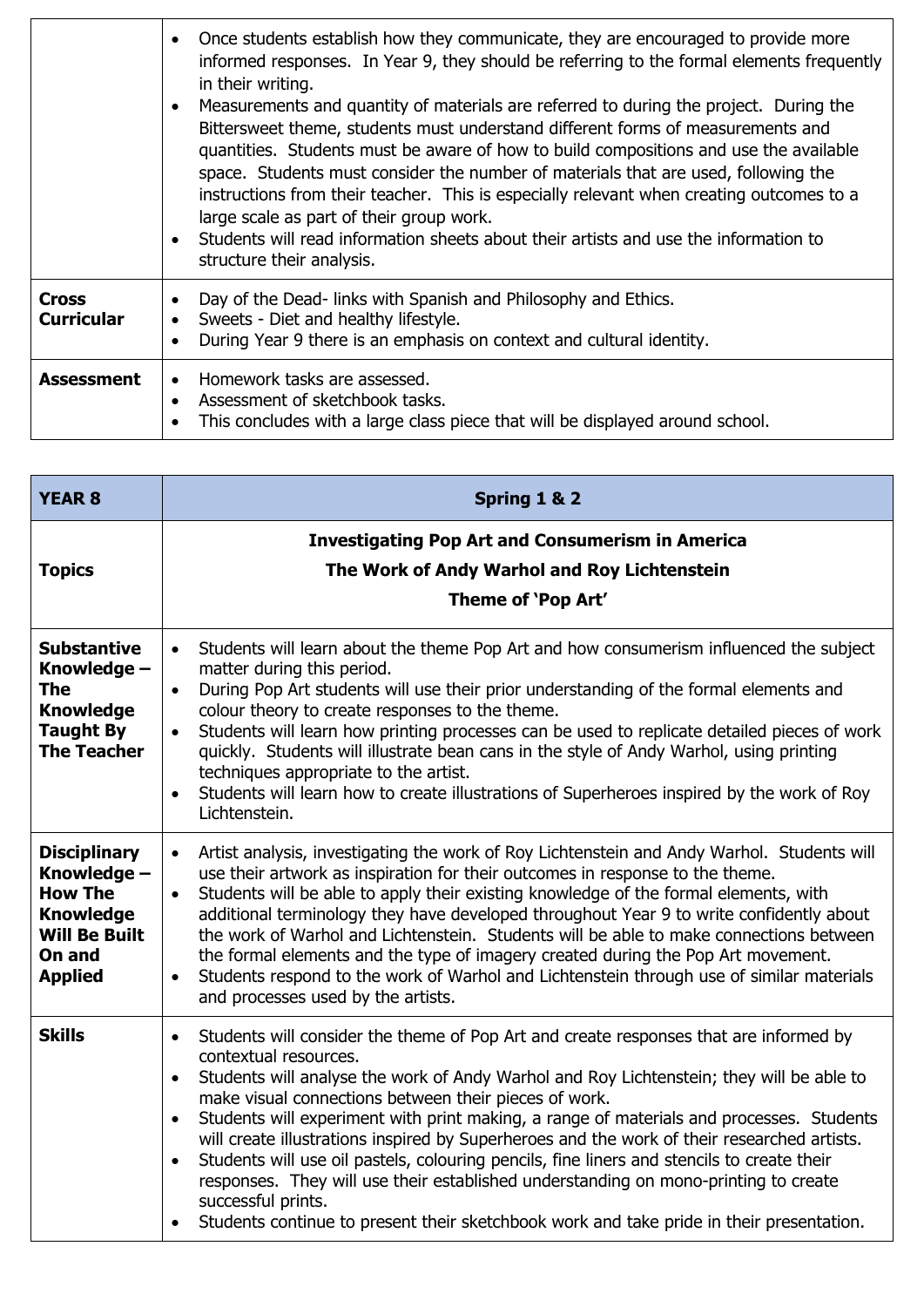| <b>Links To</b><br><b>Prior</b><br><b>Learning</b> | Building on existing knowledge on the formal elements established during Years 7 and 8.<br>$\bullet$<br>Use of materials and processes.<br>$\bullet$<br>Established skills.<br>$\bullet$<br>Understanding of the theme 'Pop Art'.<br>$\bullet$                                                                                                                                                                                                                                                                                                                                                                                                                                                                                                                                                                                                                                                                                                                                                                                                                                                                                                                                                                                                                                                                                                                                                                                                          |
|----------------------------------------------------|---------------------------------------------------------------------------------------------------------------------------------------------------------------------------------------------------------------------------------------------------------------------------------------------------------------------------------------------------------------------------------------------------------------------------------------------------------------------------------------------------------------------------------------------------------------------------------------------------------------------------------------------------------------------------------------------------------------------------------------------------------------------------------------------------------------------------------------------------------------------------------------------------------------------------------------------------------------------------------------------------------------------------------------------------------------------------------------------------------------------------------------------------------------------------------------------------------------------------------------------------------------------------------------------------------------------------------------------------------------------------------------------------------------------------------------------------------|
| Literacy/<br><b>Numeracy</b>                       | During Year 9 students use their prior knowledge of the formal elements when talking<br>$\bullet$<br>about their work and the work of others. They should understand these terms and be<br>able to explain how they are used in artwork. Students in Year 9 supplement this<br>vocabulary with additional key terminology established over the course of Year 8 and 9.<br>The questions used help structure their writing and makes them consider different<br>$\bullet$<br>elements to the work they are analysing. Students are taught to describe, relate, analyse,<br>interpret and evaluate work.<br>Once students establish how they communicate, they are encouraged to provide more<br>$\bullet$<br>informed responses. In Year 9, they should be referring to the formal elements frequently<br>in their writing.<br>Measurements and quantity of materials are referred to during the project. During the<br>$\bullet$<br>Pop Art theme, students must understand different forms of measurements and<br>quantities. Students must be aware of how to build compositions and use the available<br>space. Students must consider the number of materials that are used, following the<br>instructions from their teacher. This is especially relevant when they are creating<br>outcomes or creating prints.<br>Students will read information sheets about their artists and use the information to<br>$\bullet$<br>structure their analysis. |
| <b>Cross</b><br><b>Curricular</b>                  | Consumerism<br>$\bullet$<br>Everyday Objects<br>$\bullet$<br>Pop Culture<br>$\bullet$<br><b>Heroes</b><br>$\bullet$                                                                                                                                                                                                                                                                                                                                                                                                                                                                                                                                                                                                                                                                                                                                                                                                                                                                                                                                                                                                                                                                                                                                                                                                                                                                                                                                     |
| <b>Assessment</b>                                  | Homework tasks are assessed.<br>$\bullet$<br>Assessment of sketchbook tasks.<br>$\bullet$<br>Students build towards a project outcome by interpreting the contextual sources and by<br>$\bullet$<br>applying the skills developed through the term.                                                                                                                                                                                                                                                                                                                                                                                                                                                                                                                                                                                                                                                                                                                                                                                                                                                                                                                                                                                                                                                                                                                                                                                                     |

| <b>YEAR 8</b>                                                                                          | Summer 1 & 2                                                                                                                                                                                                                                                                                                                                                                                                                                                                                                                                                                                                                                                                                                                                                                                                                                                    |
|--------------------------------------------------------------------------------------------------------|-----------------------------------------------------------------------------------------------------------------------------------------------------------------------------------------------------------------------------------------------------------------------------------------------------------------------------------------------------------------------------------------------------------------------------------------------------------------------------------------------------------------------------------------------------------------------------------------------------------------------------------------------------------------------------------------------------------------------------------------------------------------------------------------------------------------------------------------------------------------|
| <b>Topics</b>                                                                                          | <b>Investigating Identity and their Connection to the Digital World</b><br>The Work of Space Invader and Guy Whitby<br>Theme of 'Pixel Art'                                                                                                                                                                                                                                                                                                                                                                                                                                                                                                                                                                                                                                                                                                                     |
| <b>Substantive</b><br>Knowledge -<br>The<br><b>Knowledge</b><br><b>Taught By</b><br><b>The Teacher</b> | Students will learn about the theme Pixel Art and understand how identity and imagery<br>$\bullet$<br>can be altered through digital means.<br>Students will use their prior understanding of the formal elements and will be required to<br>$\bullet$<br>use them proficiently in order to create responses to the theme.<br>Students will learn how to use manual process to interpret digitisation of imagery, with<br>$\bullet$<br>students investigating the work of Whitby and Space Invader. In the process using<br>materials appropriate to the artists. Whitby is known for his collage portraits, which are<br>constructed through keyboard buttons and recycled materials. Space Invader is a street<br>artist that creates artwork from mosaic tiles.<br>Students will create ceramic portraits inspired by the work of both artists.<br>$\bullet$ |
| <b>Disciplinary</b><br>Knowledge -<br><b>How The</b><br><b>Knowledge</b><br><b>Will Be Built</b>       | Artist analysis, investigating the work of Space Invader and Guy Whitby. Students will use<br>$\bullet$<br>their artwork as inspiration for their outcomes in response to the theme.<br>Students will be able to apply their existing knowledge of the formal elements, with<br>$\bullet$<br>additional terminology they have developed throughout Year 9 to write confidently about<br>the work of Space Invader and Whitby.                                                                                                                                                                                                                                                                                                                                                                                                                                   |